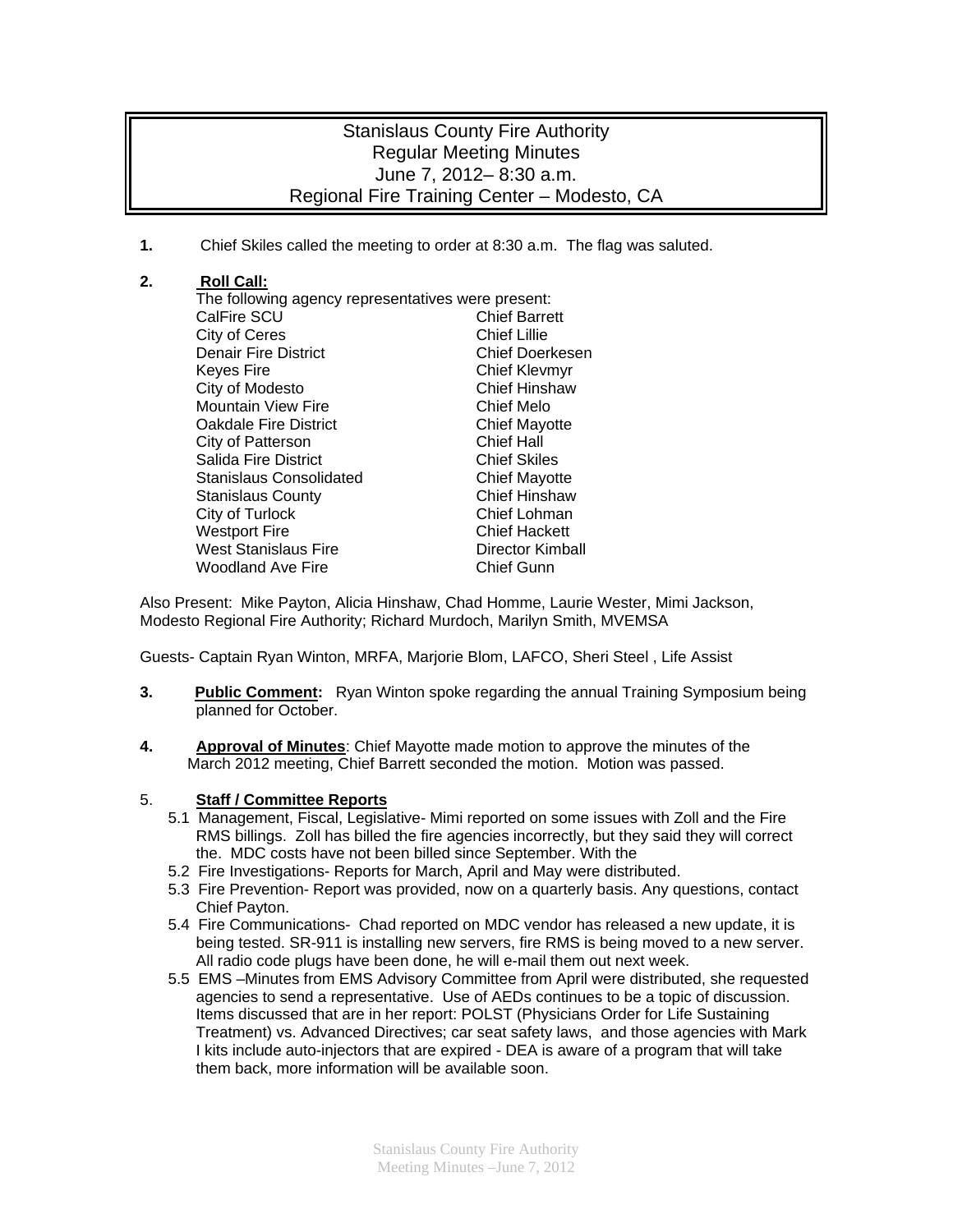## **6. Agenda Items**

- 6.1 LAFCO- Marjorie Blom of Stanislaus LAFCO spoke regarding the upcoming municipal service review required by state law. She defined the duties of LAFCO and the members that sit on their board. They focus on issues related to sphere of influence and boundary changes; these have a great impact on fire districts. Every 5 years they are charged with completing a municipal service review on all public services provided by special districts. The fire service was reviewed 5 years ago by a consultant, and is due again. This time LAFCO staff will do the update internally. The chiefs provided input on what would make the process easier for them. She will begin working on it in August with a draft projected in the spring. Chief Hinshaw noted that this is the top issue with LAFCOs up and down the state.
- 6.2 Life Assist Presentation- Sheri Steele from Life Assist provided a presentation on the buyers group they have established for our County. They have reviewed the best pricing they offer to other agencies throughout the state and offering that to our County agencies. They demonstrated how to get into their web-site and order on-line, and highlighted the advantages of working within this buyers group.
- 6.3 Operation Independence- A draft packet for July 3-4 was passed out. Chief Skiles asked each chief to identify who will be the contact person for their agency and their number. Chad will be in the 911 center, and Chief Hinshaw will be the IC as the Operational Area Coordinator. There will be contact numbers for illegal fireworks. This document will provide information in case
- 6.4  $4<sup>th</sup>$  of July Task Force- Chief Payton reported on that the fire works task force has committed to provide some reimbursement for staffing costs on  $4<sup>th</sup>$  of July for those that want to participate; the next meeting is on June  $20<sup>th</sup>$  at 1:30 at the RFTC. They will be staffing patrols on June 29,30, July 3 and 4. There are reports of illegal fireworks
- 6.5 Operational Area Coordinator –

-Dispatch matrix based on information provided by each agency was distributed; this is what SR-911 will be using.

-There is a reimbursement workshop coming up. There have been audits, and it is very important that the paperwork is done correctly

- Set up instructions were provided for logging into the National Weather Service to allow individuals to receive updates automatically.

- Certification and qualifications will be updated in the system. He proposed a calendar for strike team leaders and trainees that takes into consideration vacation schedules. The challenges of keeping a system that is fair and that works were discussed. A plan will be developed in the next week.

- An issue from State OES was brought up regarding those agencies with OES engines. A second radio is now required. A new FOG manual is being developed and will be available as an APP.

- California mutual aid survey - The state has requested that each agency fill out the mutual aid survey. This will let them know what resources are going to be available.

- 6.6 2012-2013 Business Plan- Chief Skiles highlighted the Fire Authority goals as identified back when the organization started. Director Kimball made a motion to adopt the annual business plan, Chief Hall seconded the motion. Motion was passed by a unanimous roll call vote.
- 6.7 Election of Officer- Chief Skiles passed out the Roles and Responsibilities of Member Agency Representatives for the benefit of those that may not have seen this document before. Chief Mayotte suggested that Chief Skiles has done an excellent job and if he is willing he would like to nominate him to maintain the position. He made the motion to nominate Chief Skiles as the Chairman, Director Kimball seconded the motion. Chief Mayotte made a motion to nominate Chief Passalaqua for the Vice-Chairman position, Director Kimball seconded the motion and moved to close the nominations. Chief Skiles nominated Mimi for the position of Secretary, Chief Kimball seconded and closed the nominations. Motion was passed unanimously.